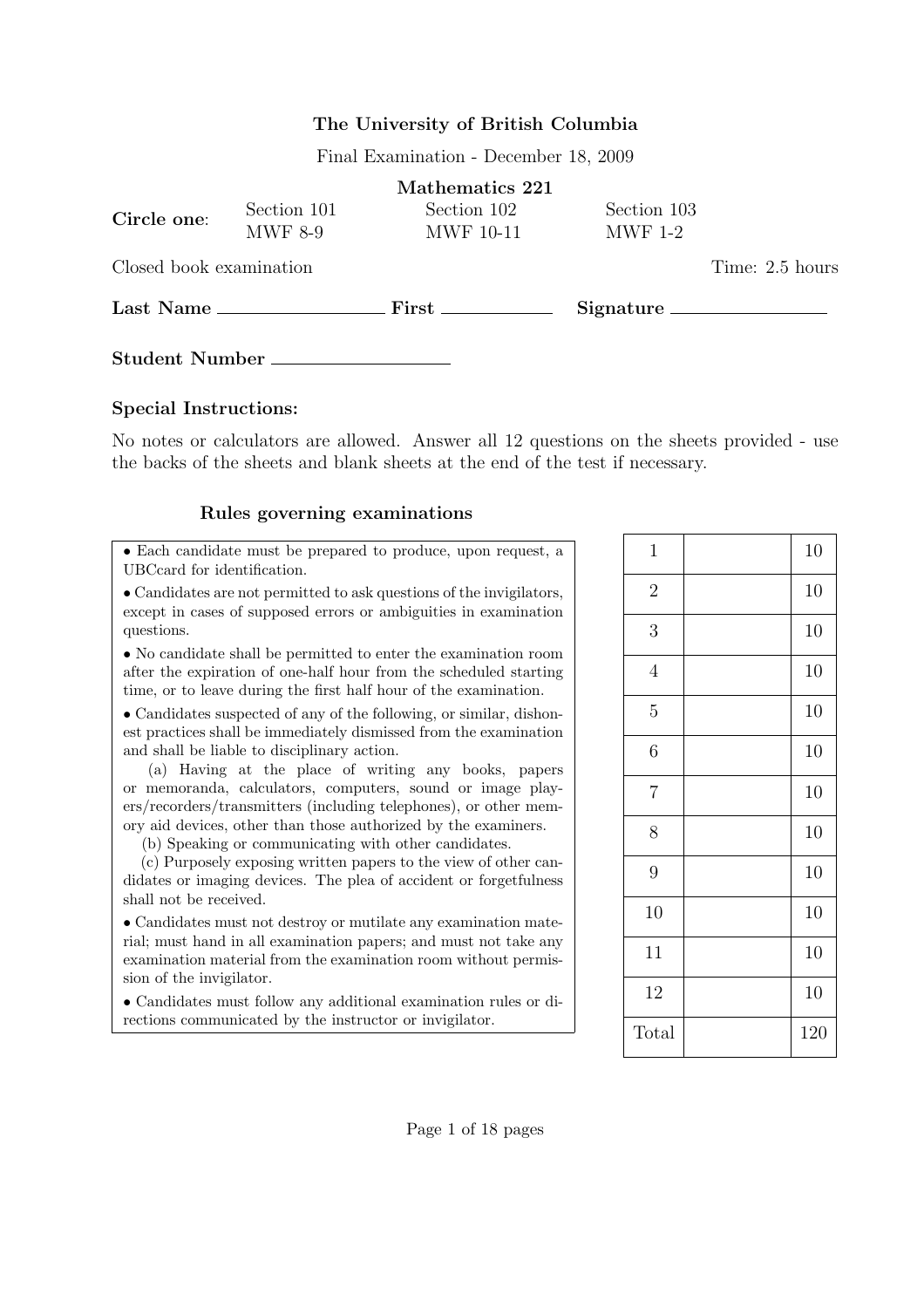PROBLEM 1. Consider the system of equations:

$$
\begin{array}{rcl}\nx_1 & + & x_2 & - & x_3 & = & 2 \\
x_1 & + & 2x_2 & + & x_3 & = & 3 \\
x_1 & + & x_2 & + & (c^2 - 5)x_3 & = & c\n\end{array}
$$

Find all values of  $c$  such that the system has:

- a. no solutions
- b. a unique solution
- c. infinitely many solutions

In case c. write the general solution in the parametric vector form.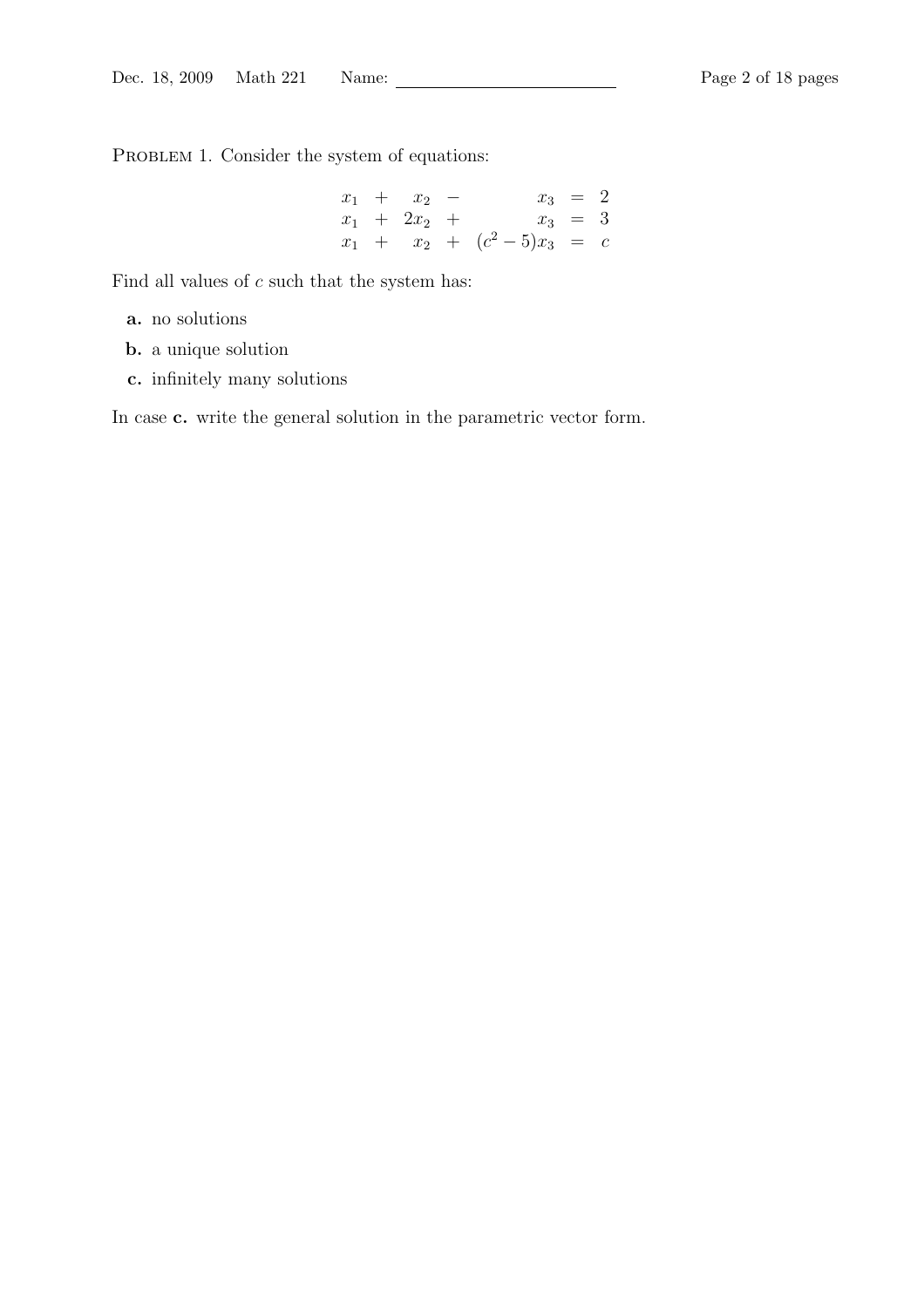PROBLEM 2. Find the determinants of the matrices

$$
a. \begin{bmatrix} 0 & 1 & 1 & 1 & 1 \\ 1 & 0 & 1 & 1 & 1 \\ 1 & 1 & 0 & 1 & 1 \\ 1 & 1 & 1 & 0 & 1 \\ 1 & 1 & 1 & 1 & 0 \end{bmatrix}, \qquad b. \begin{bmatrix} 1 & 0 & 3 & 0 \\ 2 & 1 & 4 & -1 \\ 3 & 2 & 4 & 0 \\ 0 & 3 & -1 & 1 \end{bmatrix}.
$$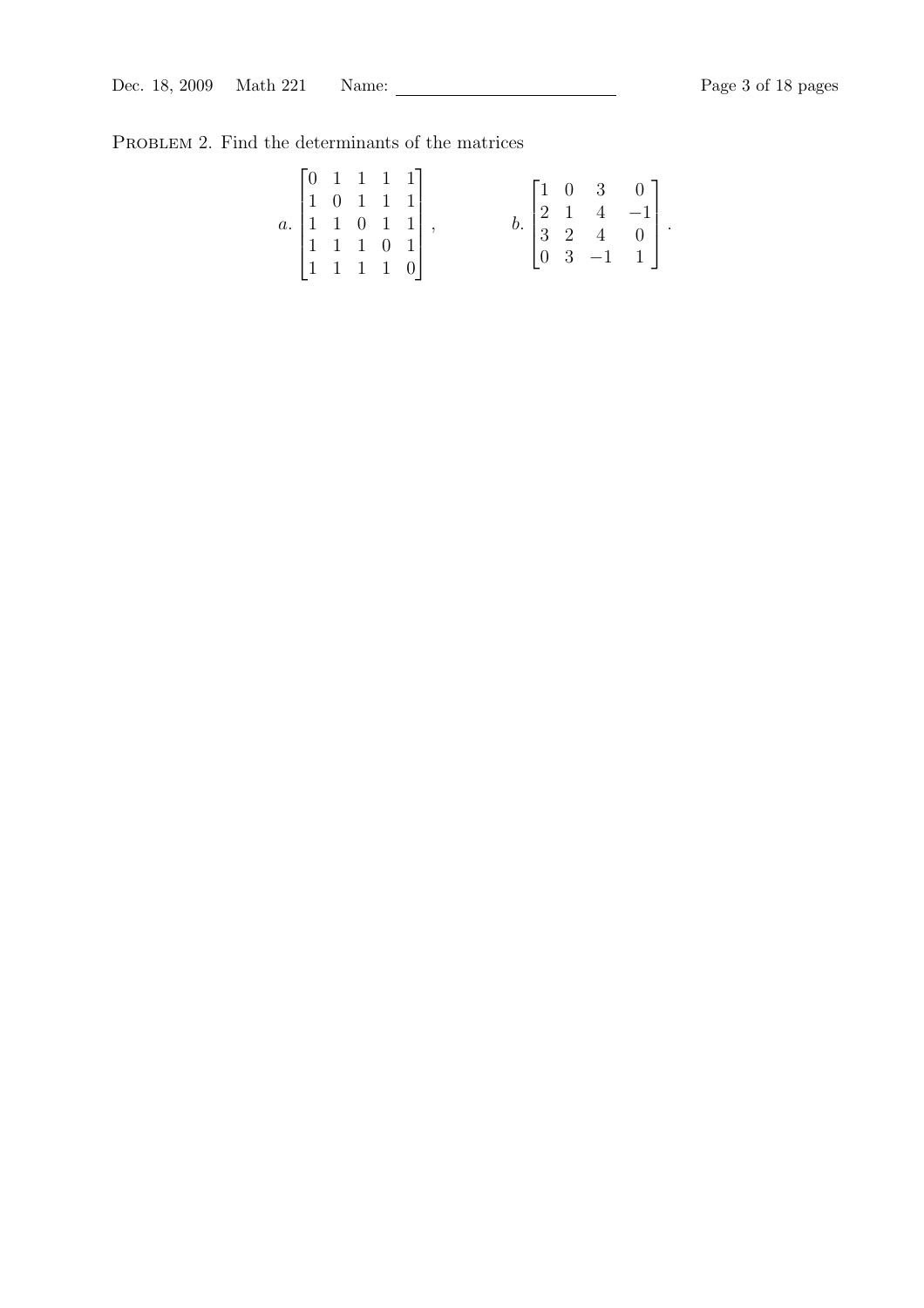PROBLEM 3. Consider the traffic flow diagram:



- a. Find a system of 3 equations in 3 variables that describes this model.
- b. The system is clearly inconsistent because the total infolw does not equal total outflow. Find all least squares solutions to the system.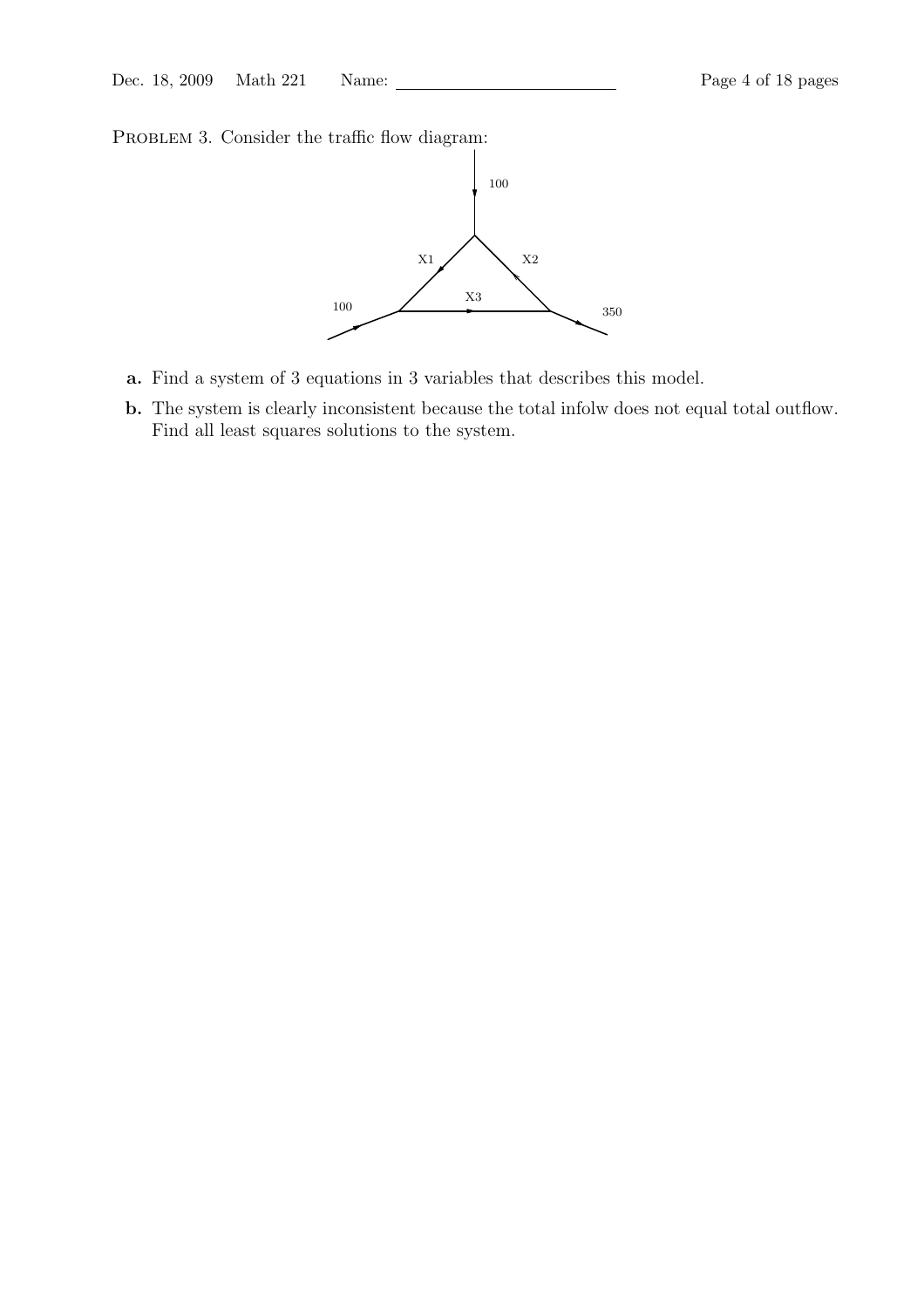PROBLEM 4. Let W be the subspace of  $\mathbb{R}^3$  spanned by  $\vec{w}_1$  and  $\vec{w}_2$ , where

$$
\vec{w}_1 = \begin{bmatrix} 1 \\ 0 \\ -1 \end{bmatrix}, \quad \vec{w}_2 = \begin{bmatrix} -1 \\ 2 \\ -1 \end{bmatrix}.
$$

Let  $T : \mathbb{R}^3 \to \mathbb{R}^3$  be the reflection across W. Find the standard matrix of T.

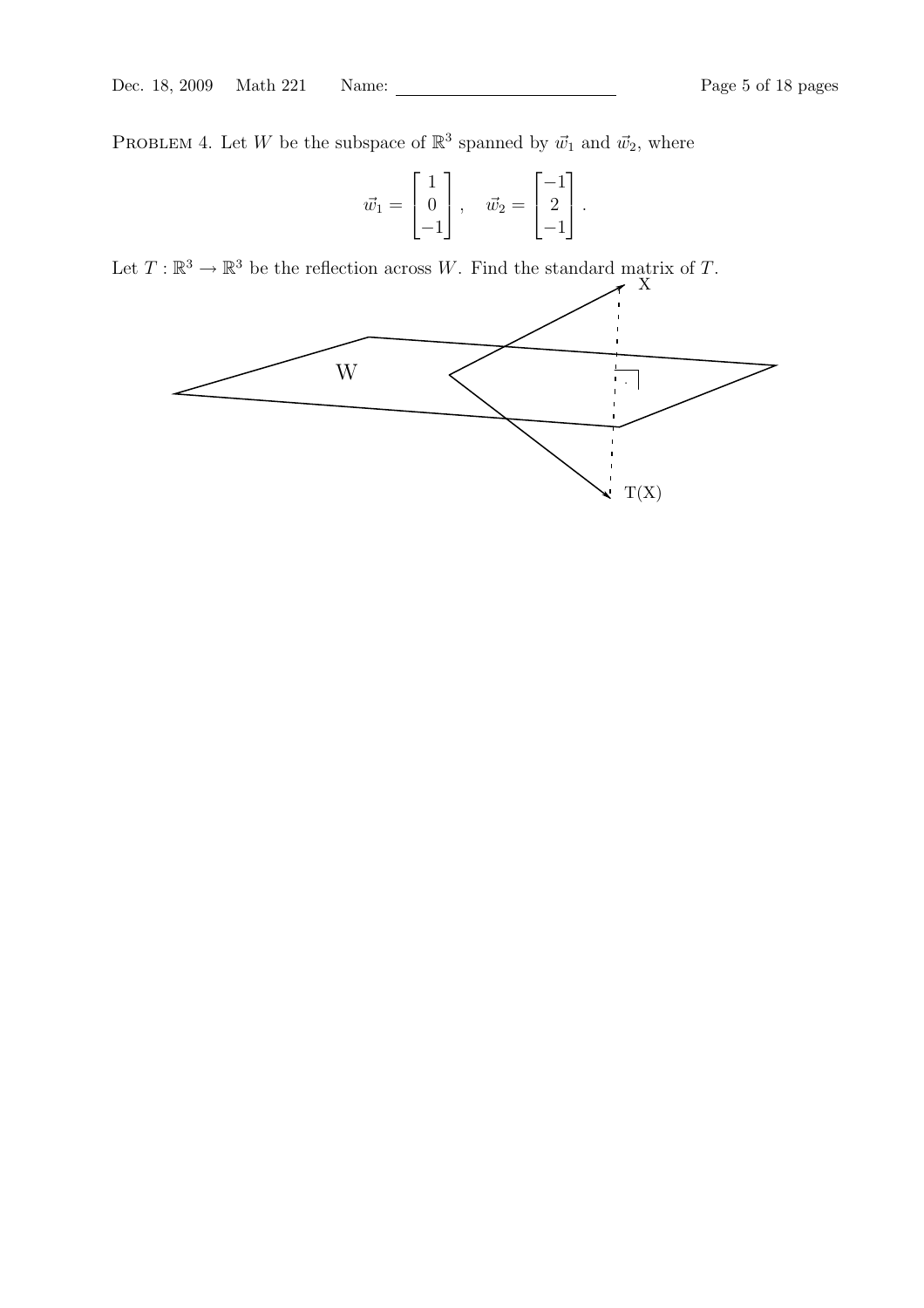PROBLEM 5. Let

$$
W = \text{Span} \left\{ \begin{bmatrix} 1 \\ 0 \\ 3 \\ 0 \end{bmatrix}, \begin{bmatrix} 0 \\ 1 \\ 4 \\ -1 \end{bmatrix}, \begin{bmatrix} 2 \\ -3 \\ -6 \\ 3 \end{bmatrix}, \begin{bmatrix} 4 \\ -1 \\ 8 \\ 2 \end{bmatrix} \right\}.
$$

- a. Find a basis for W.
- **b.** Find a basis for  $W^{\perp}$ .
- **c.** Find all c such that  $[c, 1, 1, 0]^T$  lies in W.

Continue on the next page.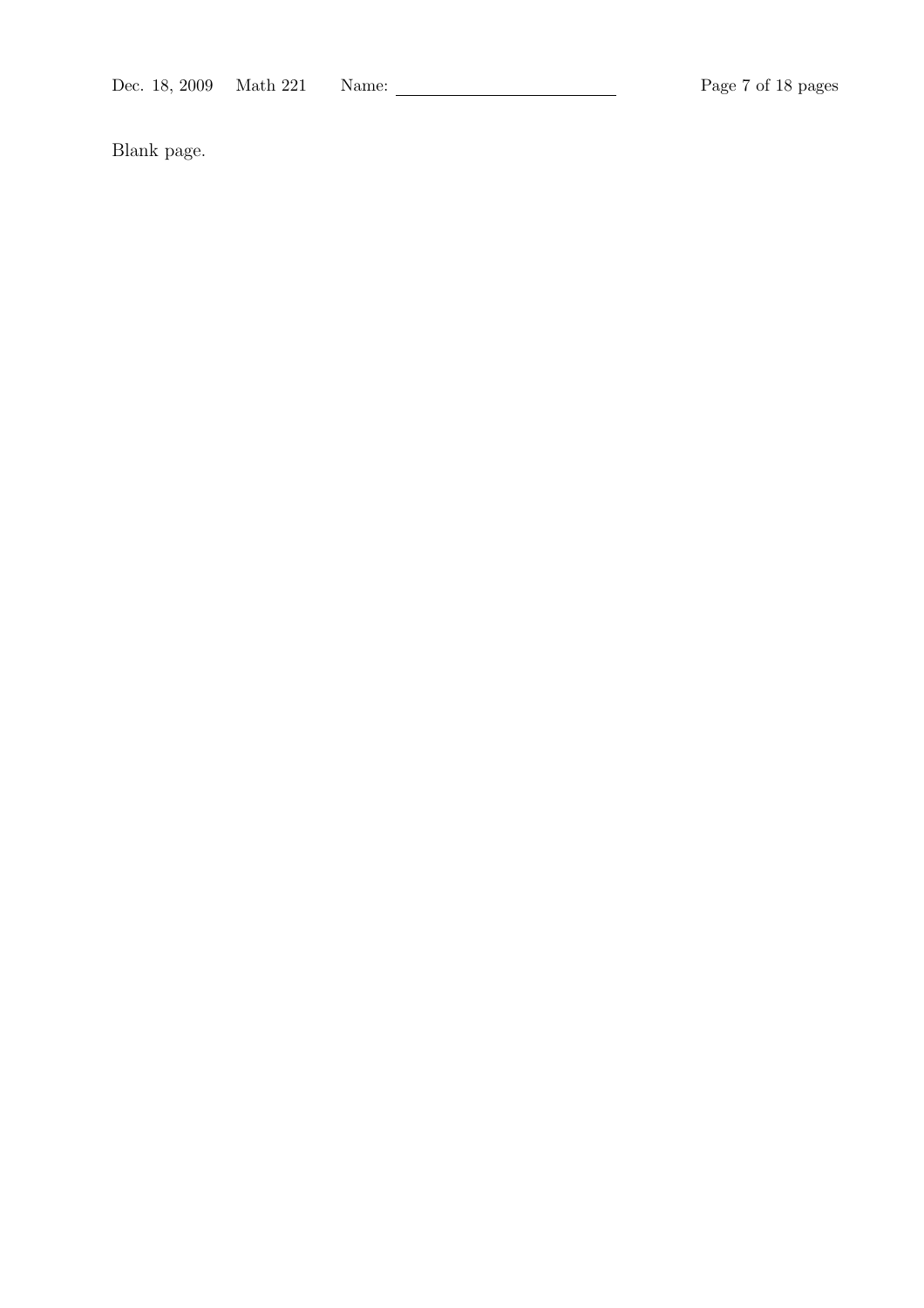Dec. 18, 2009 Math 221 Name: Page 8 of 18 pages

PROBLEM 6. Let

$$
A = \begin{bmatrix} 1 & 0 & 2 \\ 1 & 1 & 1 \\ 0 & 1 & -1 \end{bmatrix}.
$$

Find an invertible matrix P and a diagonal matrix D, such that  $A = PDP^{-1}$ . (No need to find  $P^{-1}$ .)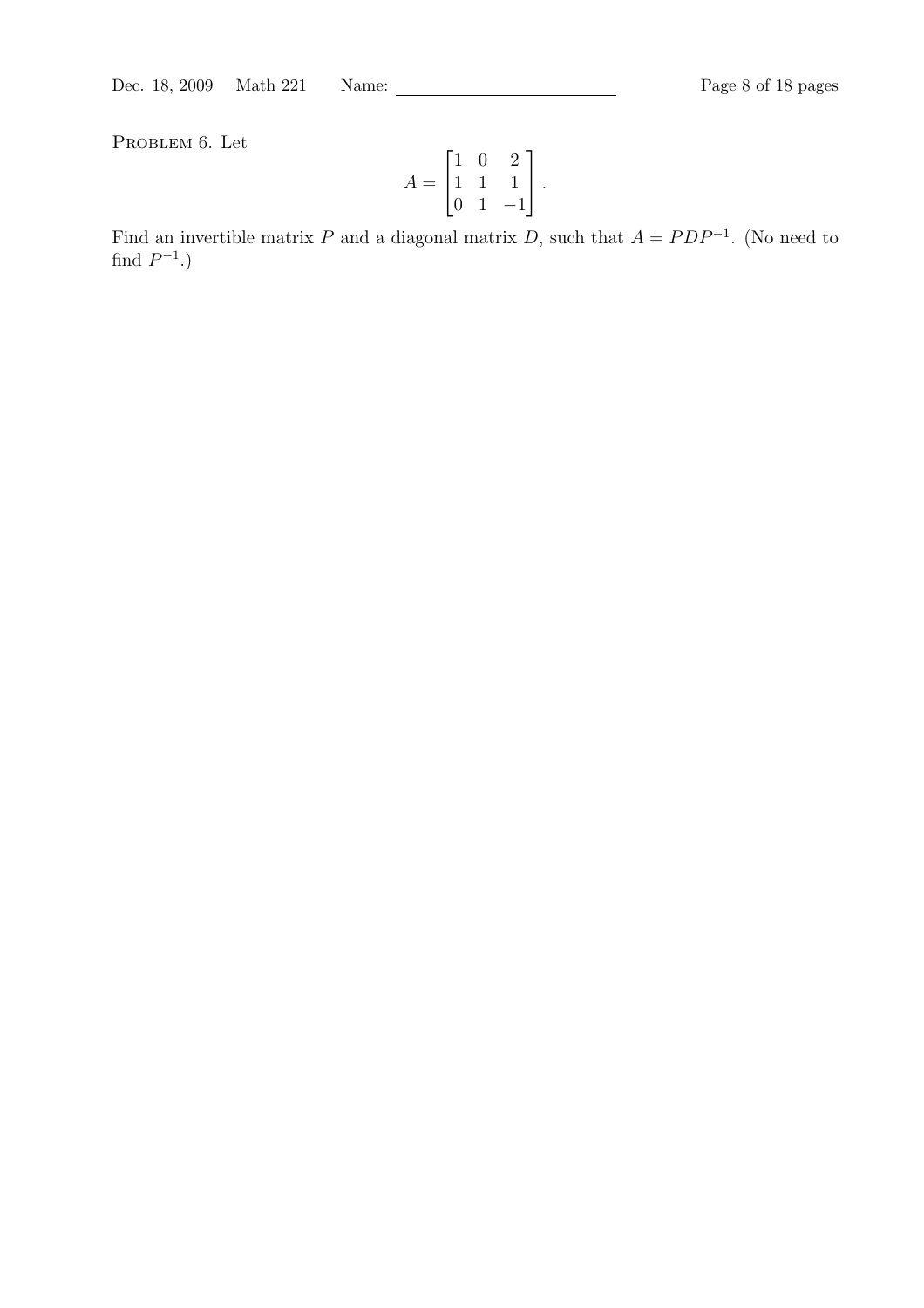PROBLEM 7. Two drink makers Hard and Soft compete for customers. Each year 20% of Hard's customers shift to Soft and 30% of Soft's customers shift to Hard. Assume that this year the drink makers have equal market share.

- a. What will be the market distribution next year?
- b. What will be the market distribution in the distant future?

Continue on the next page.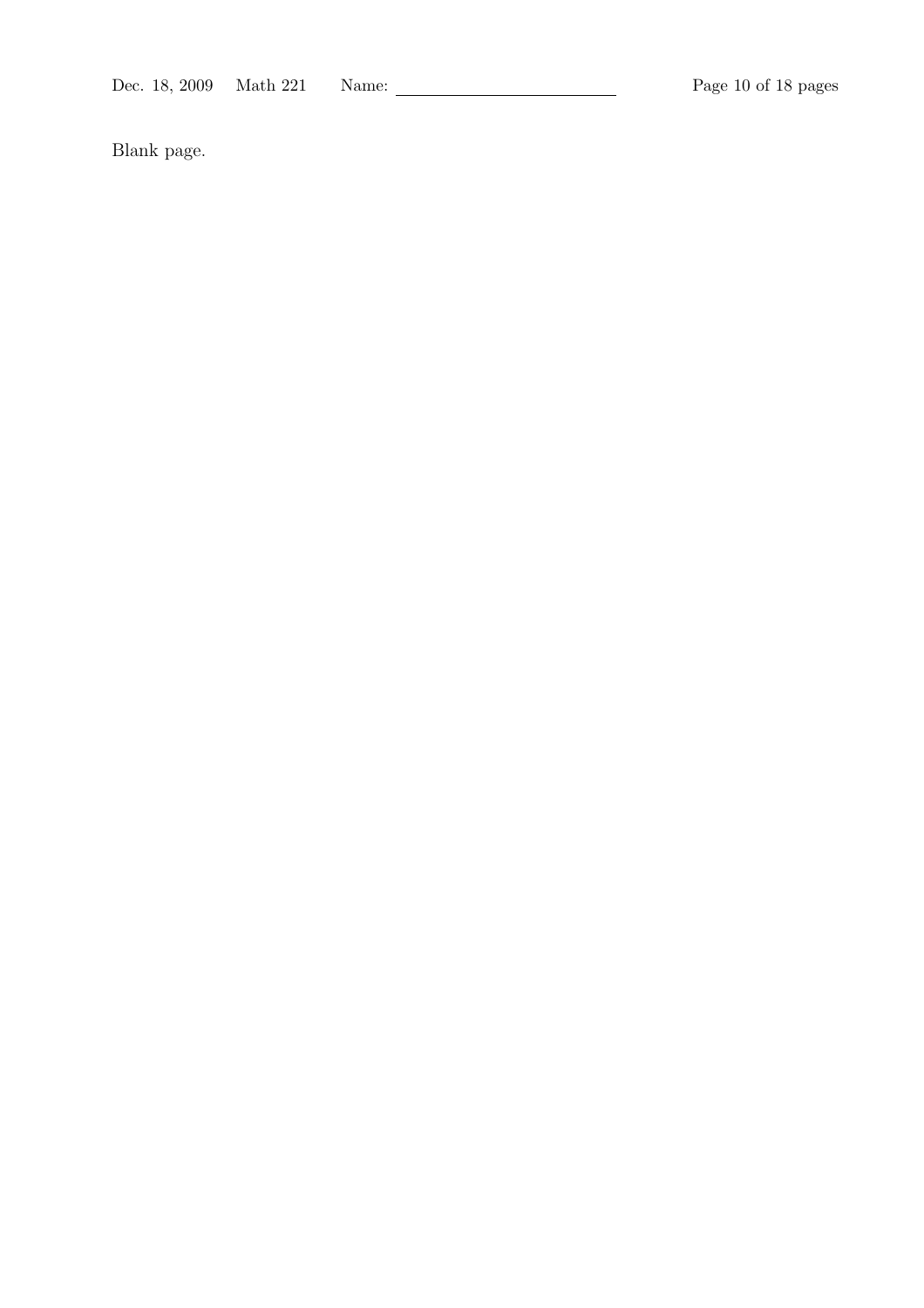PROBLEM 8. A discrete dynamical system is described by:

$$
x_{n+1} = 17x_n + 9y_n,
$$
  

$$
y_{n+1} = -30x_n - 16y_n.
$$

Given that  $x_0 = 1, y_0 = -1$ , find  $x_{30}, y_{30}$ .

Continue on the next page.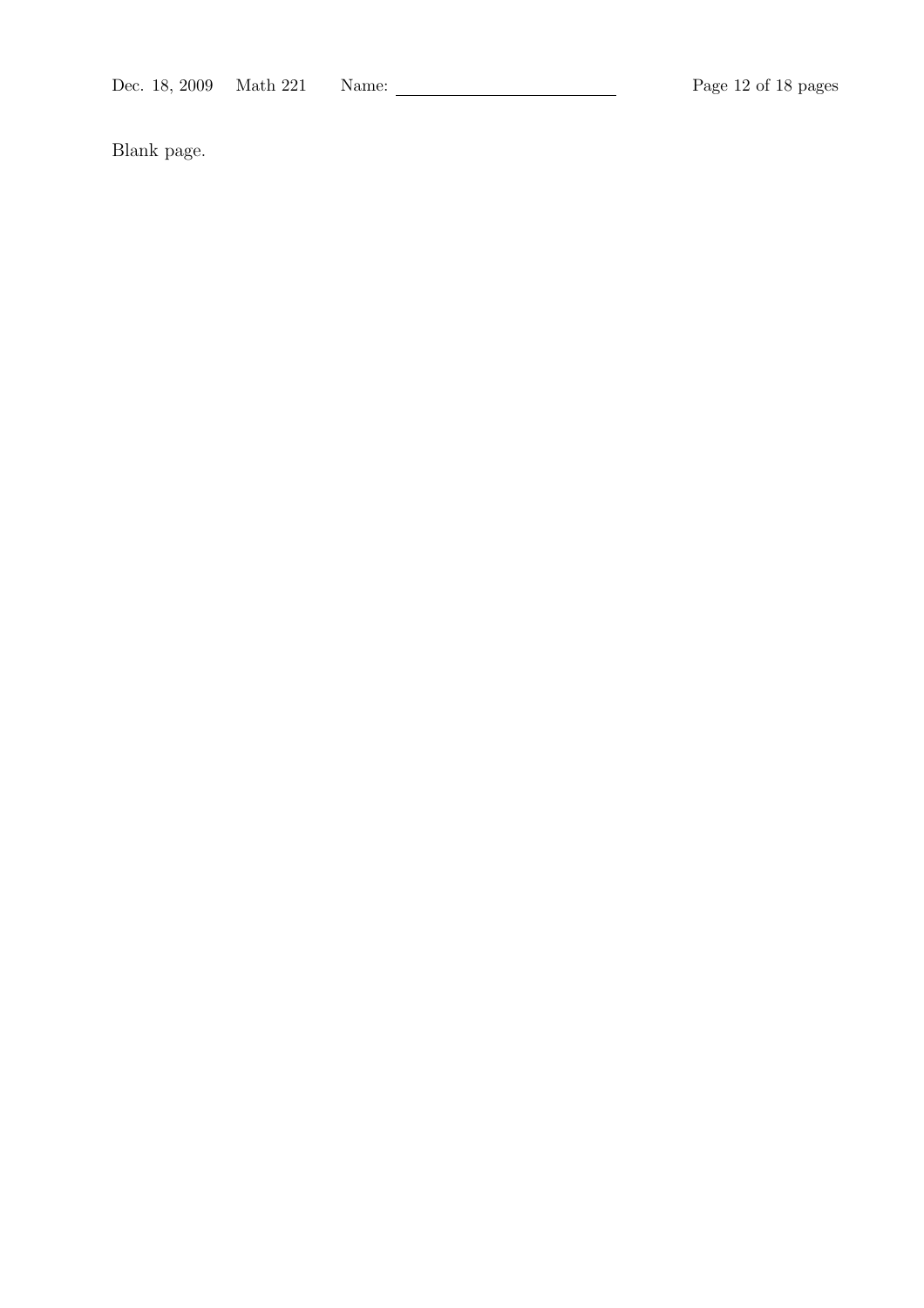PROBLEM 9. Find the least squares fit of a parabola  $y = a + bx + cx^2$  to the data  $(x_i, y_i)$ :  $(0, 1), (1, 0), (2, 5), (3, 6).$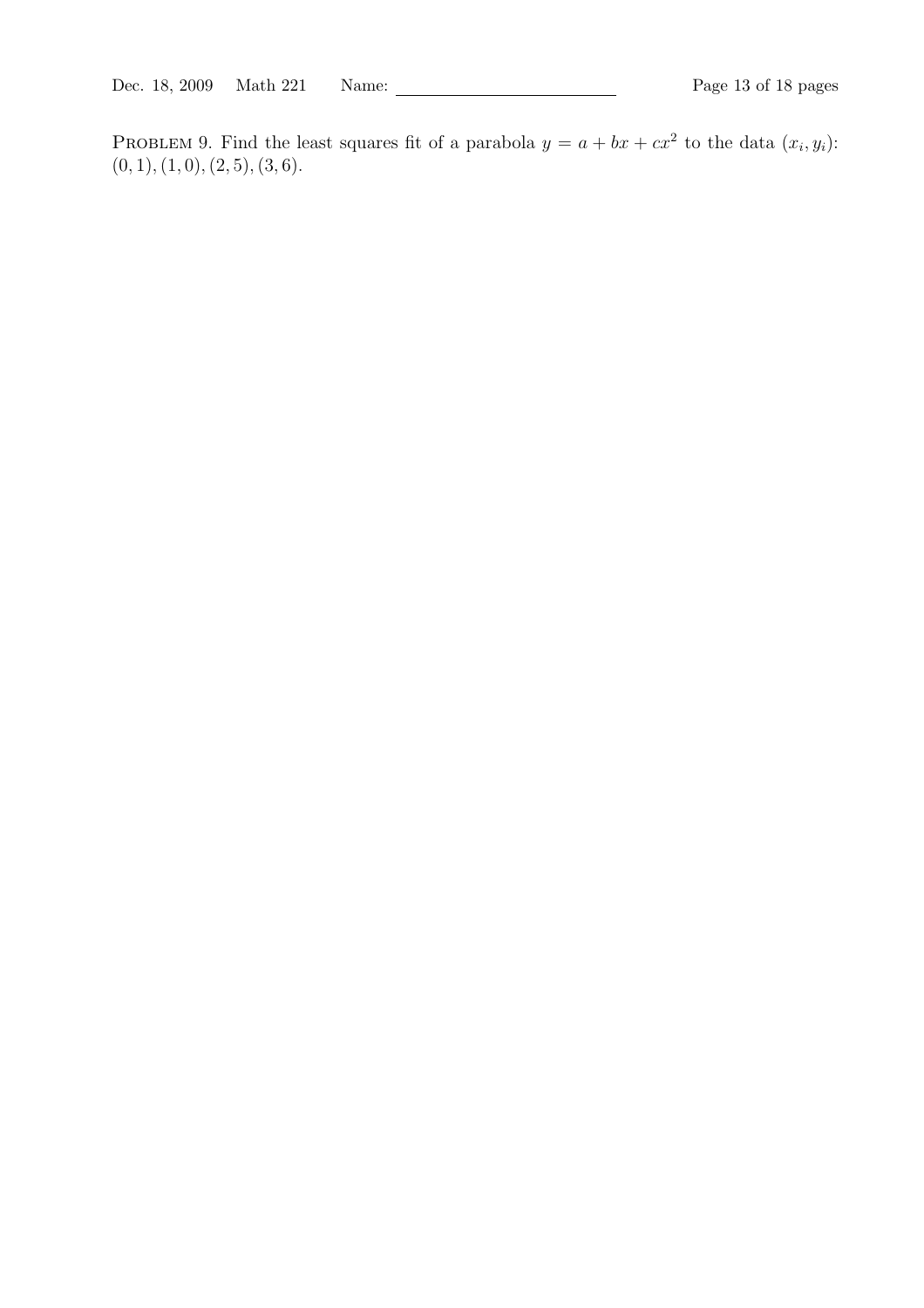PROBLEM 10. Find the numbers  $a, b, c$  which make the matrices below diagonalizable. (No need to diagonalize them.)

$$
a. \begin{bmatrix} 0 & 1 & 2 \\ 0 & 3 & a \\ 0 & 0 & 0 \end{bmatrix}, \qquad b. \begin{bmatrix} 2 & 1 & b & 3 \\ 0 & 3 & -1 & c \\ 0 & 0 & 2 & 2 \\ 0 & 0 & 0 & 3 \end{bmatrix}.
$$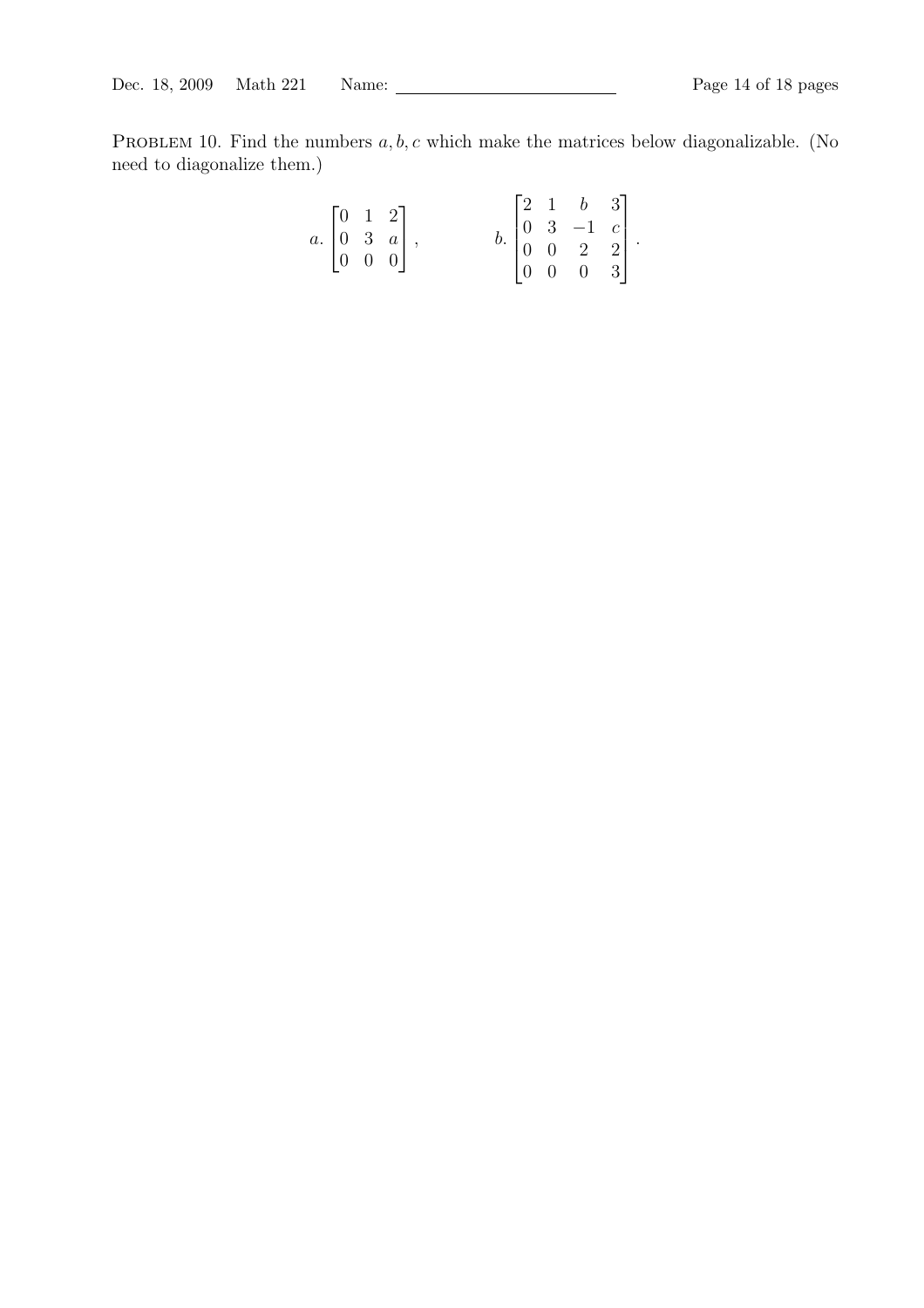PROBLEM 11. Let

$$
A = \begin{bmatrix} 0 & 1 & -1 \\ 1 & 3 & 2 \\ -1 & 2 & -2 \\ 2 & -1 & 1 \end{bmatrix}, \qquad B = \begin{bmatrix} 7 & -3 & 3 \\ -2 & 16 & -2 \\ 6 & -1 & 10 \end{bmatrix}.
$$

Find a matrix  $X$  satisfying the equation

$$
A^T A X + 2X = B X + B^T.
$$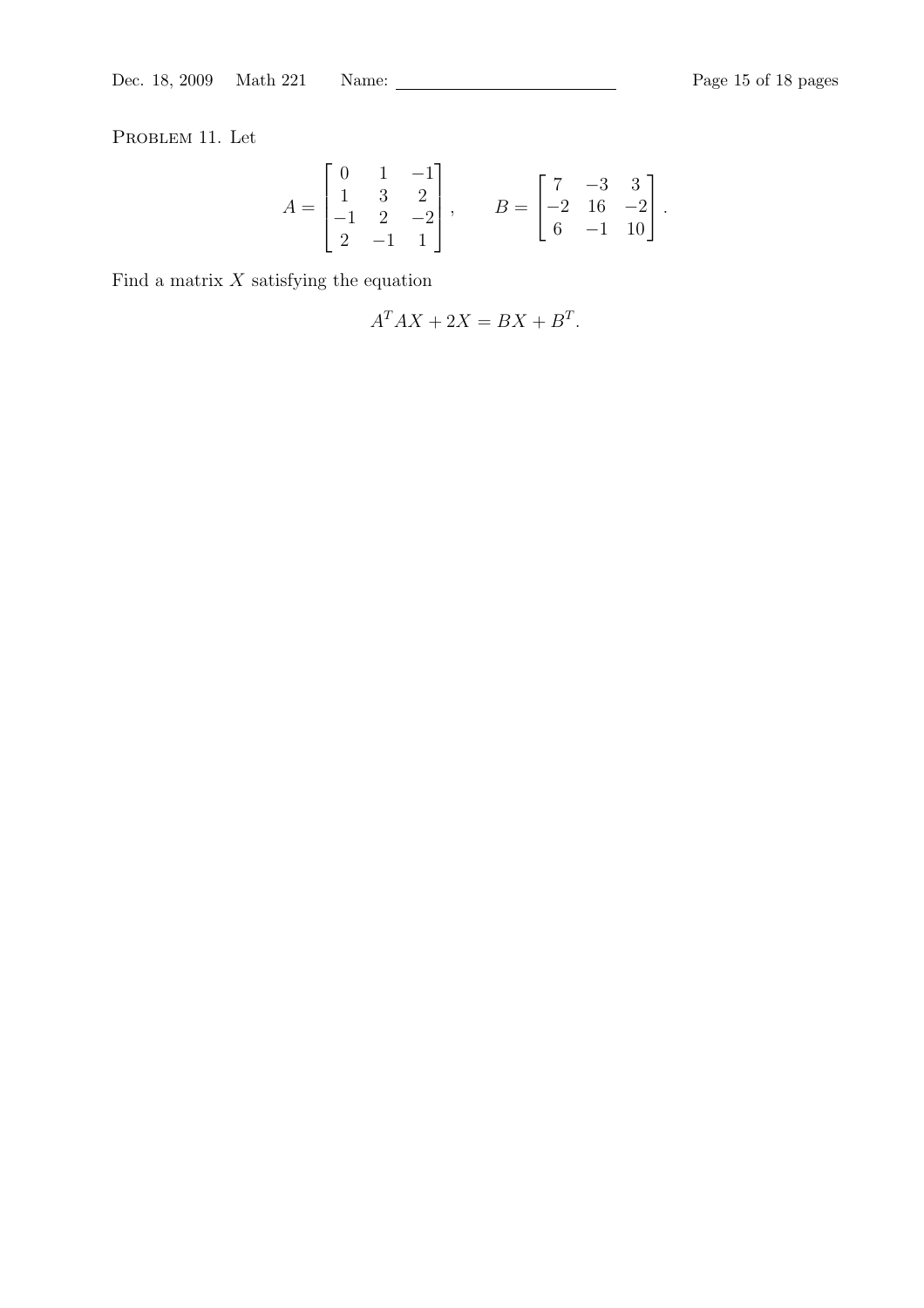PROBLEM 12. Mark each statement either True or False. You do not have to justify your answer.

- a. A system of 4 linear equations in 3 variables is always inconsistent.
- **b.** If A is a  $4 \times 3$  matrix, then there exists a vector  $\vec{b}$  such that  $A\vec{x} = \vec{b}$  has no solutions.
- c. If the matrix A has 6 rows and 9 columns, then  $\dim(Nul(A)) > 3$ .
- d. If a  $5 \times 6$  matrix A has rank 4, then  $\dim(Nul(A)) = 1$ .
- **e.** If  $T : \mathbb{R}^n \to \mathbb{R}^n$  is the orthogonal projection onto a subspace W, then the standard matrix of  $T$  is diagonalizable.
- f. The rank of any upper-triangular  $n \times n$  matrix is the number of nonzero entries on its diagonal.
- **g.** If  $\vec{v}_1, \ldots, \vec{v}_n$  span  $\mathbb{R}^5$ , then *n* must be equal to 5.
- **h.** If  $\vec{v}_1, \ldots, \vec{v}_m$  are linearly independent vectors in  $\mathbb{R}^n$ , then they form a basis of a subspace  $W$  of  $\mathbb{R}^n$ .
- i. If the system  $A^2\vec{x} = \vec{b}$  is consistent, then  $A\vec{x} = \vec{b}$  must also be consistent.
- j. The matrix

$$
A = \begin{bmatrix} -0.6 & -0.8\\ -0.8 & 0.6 \end{bmatrix}
$$

is the matrix of rotation by some angle  $\theta$  in  $\mathbb{R}^2$ .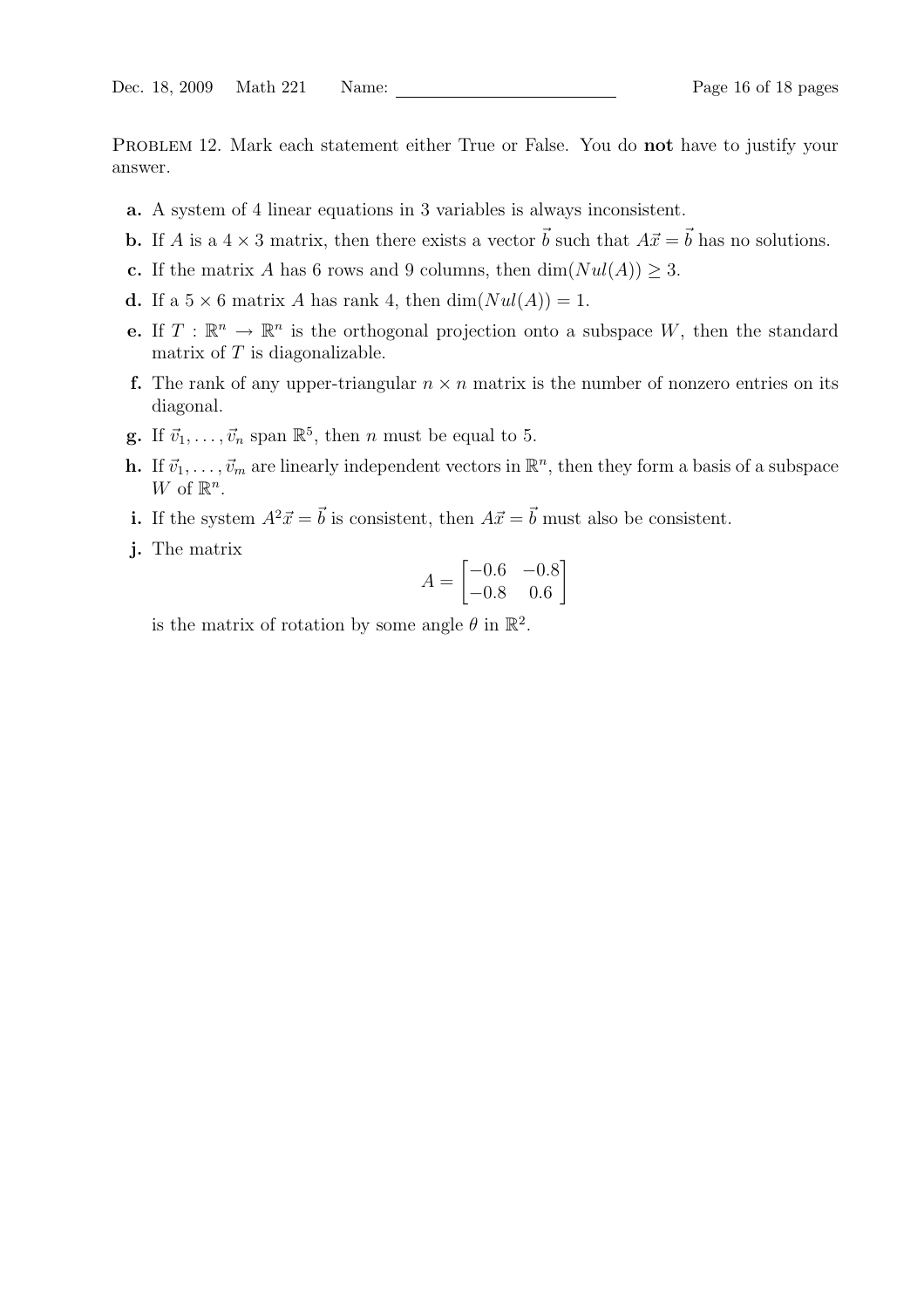Dec. 18, 2009 Math 221 Name: 2009 Math 221 Name: Page 17 of 18 pages